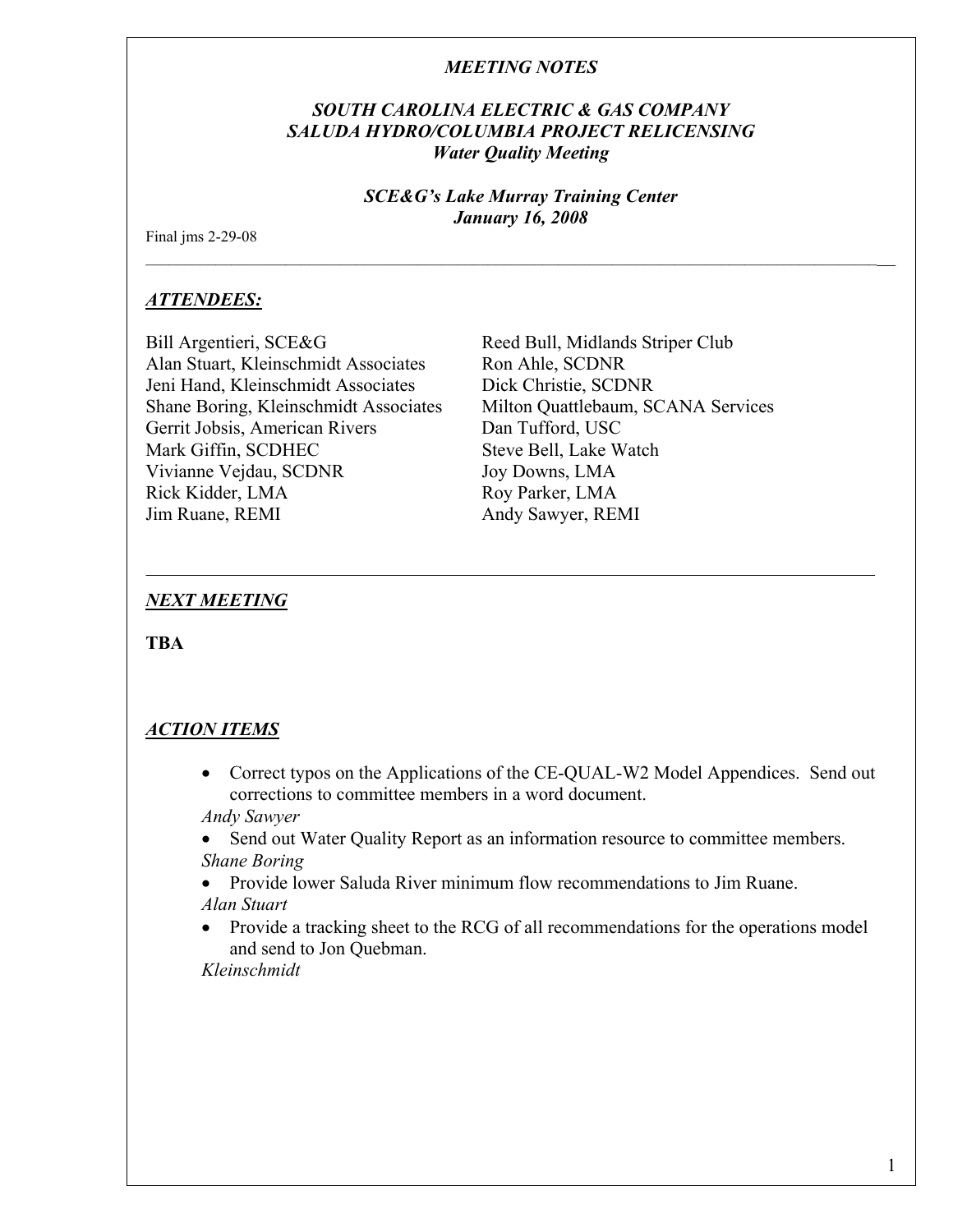### *SOUTH CAROLINA ELECTRIC & GAS COMPANY SALUDA HYDRO/COLUMBIA PROJECT RELICENSING Water Quality Meeting*

### *SCE&G's Lake Murray Training Center January 16, 2008*

\_\_\_\_\_\_\_\_\_\_\_\_\_\_\_\_\_\_\_\_\_\_\_\_\_\_\_\_\_\_\_\_\_\_\_\_\_\_\_\_\_\_\_\_\_\_\_\_\_\_\_\_\_\_\_\_\_\_\_\_\_\_\_\_\_\_\_\_\_\_\_\_\_\_\_\_\_\_\_\_\_\_\_\_\_\_\_\_\_\_\_\_\_\_\_\_

Final jms 2-29-08

# *MEETING NOTES:*

*These notes serve as a summary of the major points presented during the meeting and are not intended to be a transcript or analysis of the meeting.* 

Alan Stuart of Kleinschmidt Associates opened the meeting at approximately 9:30 AM and meeting attendees introduced themselves. Alan noted that the focus of the meeting would be to discuss: (1) results of the Lake Murray sediment assessment considering the winter minimum pool elevation; (2) presentation distribution of Appendix 1 of the CE-QUAL-W2 model applications report; (3) findings from W2 modeling; (4) proposed presentation at the Quarterly Public Meeting on January  $17<sup>th</sup>$ ; and (5) set date, develop agenda and assign action items for the next TWC meeting.

*Considerations about raising the winter minimum pool elevation-supplemental assessments; Jim Ruane. The presentation may be viewed at the following website: http://www.saludahydrorelicense.com/MeetingSummaries.htm*

Jim noted that he gave this presentation at the last water quality meeting, but explained that since the last meeting a sediment assessment and analysis was conducted on Lake Murray in November of 2007. Jim briefly explained each of the 21 sample location on Lake Murray. The sample locations were located in the Little Saluda River and Camping Creek embayment as well as the Saluda River embayment and every mile down river until the conversion of Rocky Creek. Shealy Environmental analyzed the sediments for nitrogen, phosphorus and carbon. Jim explained that the sediments were collected with an Eckman's dredge and the top "ooze" layer was removed for analysis. Jim noted that the "ooze" is the decaying material in the sediments, which is known as the active material.

Jim presented the results of the analysis and noted that sediment samples are known to have a good amount of outliers in the data. Two inflow stations had zero ooze, and no ooze was observed on the exposed shoreline sediments. He added that the first location downstream from the inflow points increased in TOC, P, and TKN showing that there would be more accumulation of organic matter near the surface of the lake unless the pool drops more and allows this matter to redeposit deeper into the lake. Jim explained that from the data, the sediments seems to increase from inflow sites to downstream sites (towards the Lake Murray dam). The ooze found in the sediment samples was very labile or active. Jim briefly explained the ratios of carbon, nitrogen and phosphorus for Lake Murray.

Jim discussed the effects of sediment processes on water quality and noted that sediment/water interface usually is the area of highest rates for biochemical process and explained that shallow water areas are impacted more than deep water areas due to less volume of water over the sediments. Jim noted that organic matter that is created by algal growths and aquatic weeds settles in the sediments where it decomposes and releases phosphorus and nitrogen back into the water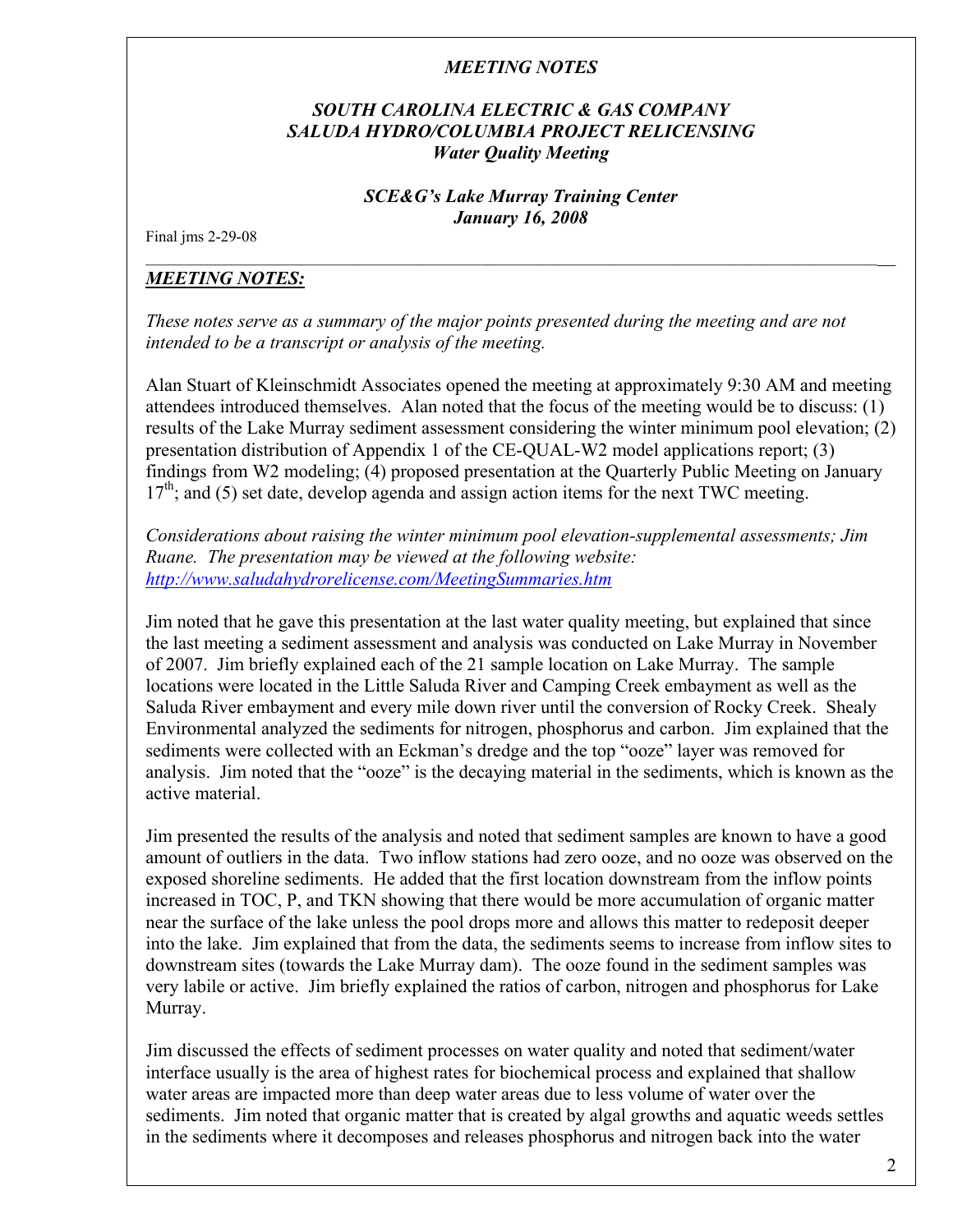### *SOUTH CAROLINA ELECTRIC & GAS COMPANY SALUDA HYDRO/COLUMBIA PROJECT RELICENSING Water Quality Meeting*

# *SCE&G's Lake Murray Training Center January 16, 2008*

\_\_\_\_\_\_\_\_\_\_\_\_\_\_\_\_\_\_\_\_\_\_\_\_\_\_\_\_\_\_\_\_\_\_\_\_\_\_\_\_\_\_\_\_\_\_\_\_\_\_\_\_\_\_\_\_\_\_\_\_\_\_\_\_\_\_\_\_\_\_\_\_\_\_\_\_\_\_\_\_\_\_\_\_\_\_\_\_\_\_\_\_\_\_\_\_

Final jms 2-29-08

column. Jim explained that because the upper part of Lake Murray is labile, the biochemical process were higher.

Steve Bell enquired as to how the previous drawdowns over the years in Lake Murray have effected these results. Jim briefly explained that he thinks that there may be a delta located upstream of the Lake Murray dam, which is trapping a lot of the sediments moving downstream. Jim further explained that when a drawdown occurs, such as in 2003 and 2004, the delta is cleaned out and the sediments are washed downstream. Jim displayed hydrographic data used to develop bathymetry of Lake Murray showing possible sediment accumulation upstream from Rocky Creek. Jim explained that it is probable that this delta formed during times when the pool elevation was at 354 ft and when high flows occurred like in the year 2003.

Jim focused the groups attention to discussing considerations about raising the winter minimum pool for Lake Murray. Jim noted that when examining the inflow data from 1929 to 2003 half the time the elevation was at 350 ft and the other half of the time the pool level was at 354 ft. Jim noted that if the minimum pool is raised to 354 ft in the winter aquatic weeds will likely take root in some areas and may not be controlled by winter freeze conditions. He also explained that sediment would likely accumulate in these areas since deposition would be increased and erosion would be reduced, especially those areas where tributaries enter the lake. Finally he explained that algal growths would also likely increase in embayments because more phosphorus would be released from the lake sediments, especially in the spring. In summary, Jim noted that considering that summer pool elevation can drop to approximately 350 ft even when the May-June elevation starts at 358 ft due to low inflows, evaporation, and minimum inflow provisions, aquatic plants could take root at elevation  $\sim$ 350-352 ft when summer pools are low. Therefore, he explained that the minimum winter pool should be dropped to about elevation 350 ft periodically to freeze these plants. Dick Christie noted that SCDNR will insist on drawing down the lake to control aquatic weeds. Joy Downs noted that Lake Murray Association feels that the lake should not be dropped any lower than 354 ft during winter months. On behalf of Midlands Striper Club, Reed Bull noted that he was concerned with having a minimum lake elevation of 354 ft year around. He explained that from the information that Jim Ruane has presented, he feels that there may be potential negative impact on water quality and fish habitat in Lake Murray if the lake elevation remains at 354 ft year around.

Gerrit Jobsis noted that the group should use this information to manage lake levels. However, he noted that we should not base decisions on data recently collected because we have not had normal operations in recent years. Gerrit recommended developing an initial management plan on lake levels to control aquatic weeds and sediment transport. Jim Ruane noted that the answer maybe drawing down the lake every two years. He explained that this is what SCE&G has been doing in the past and it seems to be working. He noted that sediment transport is most beneficial when a fast drawdown occurs, because it allows sediment to move out quicker. Jim recommended drawing down the lake quickly in December and let it fill back up with winter rains in January. Ron Ahle noted that once we have a better understanding of minimum flows for the lower Saluda River and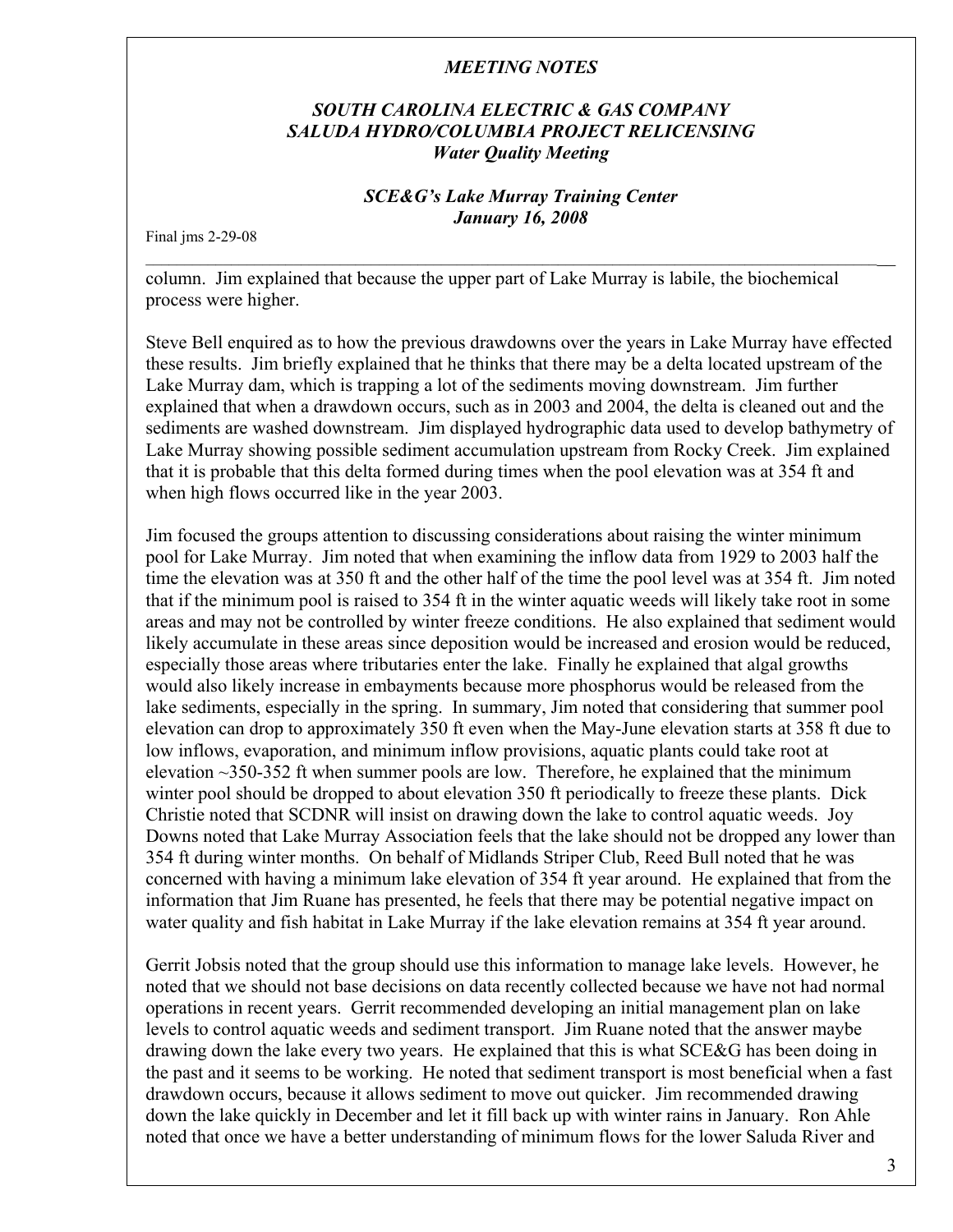# *SOUTH CAROLINA ELECTRIC & GAS COMPANY SALUDA HYDRO/COLUMBIA PROJECT RELICENSING Water Quality Meeting*

## *SCE&G's Lake Murray Training Center January 16, 2008*

\_\_\_\_\_\_\_\_\_\_\_\_\_\_\_\_\_\_\_\_\_\_\_\_\_\_\_\_\_\_\_\_\_\_\_\_\_\_\_\_\_\_\_\_\_\_\_\_\_\_\_\_\_\_\_\_\_\_\_\_\_\_\_\_\_\_\_\_\_\_\_\_\_\_\_\_\_\_\_\_\_\_\_\_\_\_\_\_\_\_\_\_\_\_\_\_

Final jms 2-29-08

operational decisions, then we should come back and address this issue to help make management decisions. Alan noted that all recommendations made for the operations model will be put in a tracking sheet and submitted to the RCG for review and once approved, recommendations will be given to Jon Quebman to run the operations model. Jim noted that before he made recommendations for winter minimum pool, he would first need to examine flow recommendations for the lower Saluda River.

# *Presentation/Distribution of Appendix 1 of the CE-QUAL-W2 Model Applications Report*

Andy Sawyer distributed Appendix 1 of the CE-QUAL-W2 Model Applications Report. Andy lead the group in great detail through the context of Appendix 1 through 5 of the report.

*Review of Findings from W2 Modeling, Especially Results Presented at the Meeting on November 6, 2007* 

Jim briefly explained the W2 model and noted that the Water Quality Technical Working Committee have recommended evaluating the following:

- The causes of striped bass fish kills reported in previous years, especially factor related to Saluda Hydro operations;
- The effects of Unit 5 operations on striped bass and entrainment of blueback herring;
- Determination of operational changes that might increase habitat for striped bass and blueback herring;
- Assessment of pool level management alternatives; and
- Track any impacts that could occur to the tailwater cold-water fishery due to potential operational changes.

Jim noted that the W2 report and calibration report was sent out for review and comment. The group noted that there were no questions on the report at this time.

# *Review of Proposed Presentation at the Quarterly Public Meeting on January 17, 2008.*

Jim noted that he will be presenting the presentation he gave today at the January 17, 2008 Quarterly Public Meeting. He noted that in addition to discussing sediment assessment in Lake Murray, he will also be discussing turbine venting below the Saluda Hydro Dam. Reed Bull asked if dissolved oxygen enhancements have improved fishery in the lower Saluda River. Jim noted that he's not sure if dissolved oxygen enhancements have really changed the fishery a whole lot. He noted that this will be one of the issues discussed at the Quarterly Public Meeting.